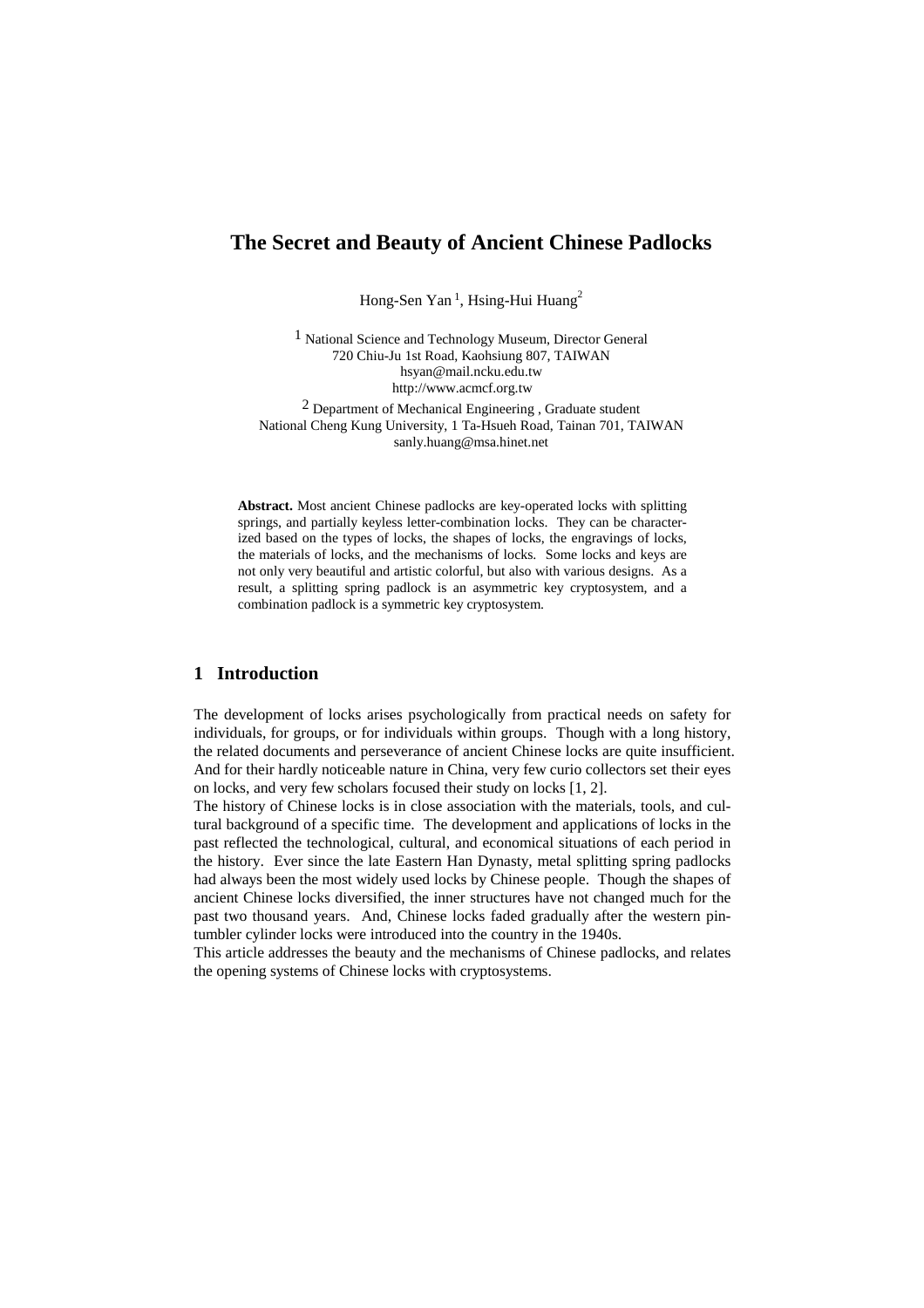# **2** Characteristics

Ancient Chinese locks are mechanical padlocks, mostly key-operated bronze locks with splitting springs and partially keyless letter-combination locks. The major features of ancient locks are the types of locks, the shapes of locks, the engravings of locks, the materials of locks, and the mechanisms of locks [3, 4].

## **2.1 Types of Locks**

Ancient Chinese padlocks can be classified into the splitting spring locks and the letter-combination locks. A splitting spring padlock has to use a key for opening, and it has the types of broad locks and pattern locks. And, a letter-combination padlock has no keys for opening.

### **2.2 Shapes of Locks**

Broad locks are kinds of horizontal positioned locks, Figure 1(a). The front side is of the shape of the character " $\mathfrak{V}$ ", and mostly made of bronze. Pattern locks come in many different shapes, Figure 1(b). They can be roughly classified into the types of human figures, animals, musical instruments, letters, utensils, and others. Combination locks usually have three to seven wheels, Figure 1(c). They are of the horizontal round-pillar shape with several tunable wheels of the same size set in array on the central axis of the pillar body. Each wheel has the same amount of carved letters.



(a) Broad locks (b) Pattern locks (c) Combination locks

**Fig. 1.** Types and shapes of Chinese locks

## **2.3 Engraving of Locks**

Engraving on the body surface of Chinese locks can be classified into two types: the etching and the engraving. Patterns commonly employed are lucky objects, human figures, Chinese characters, landscapes, flowers, plants, and others. All these revealed hidden handicraft skills and great beauty in an object of such utility.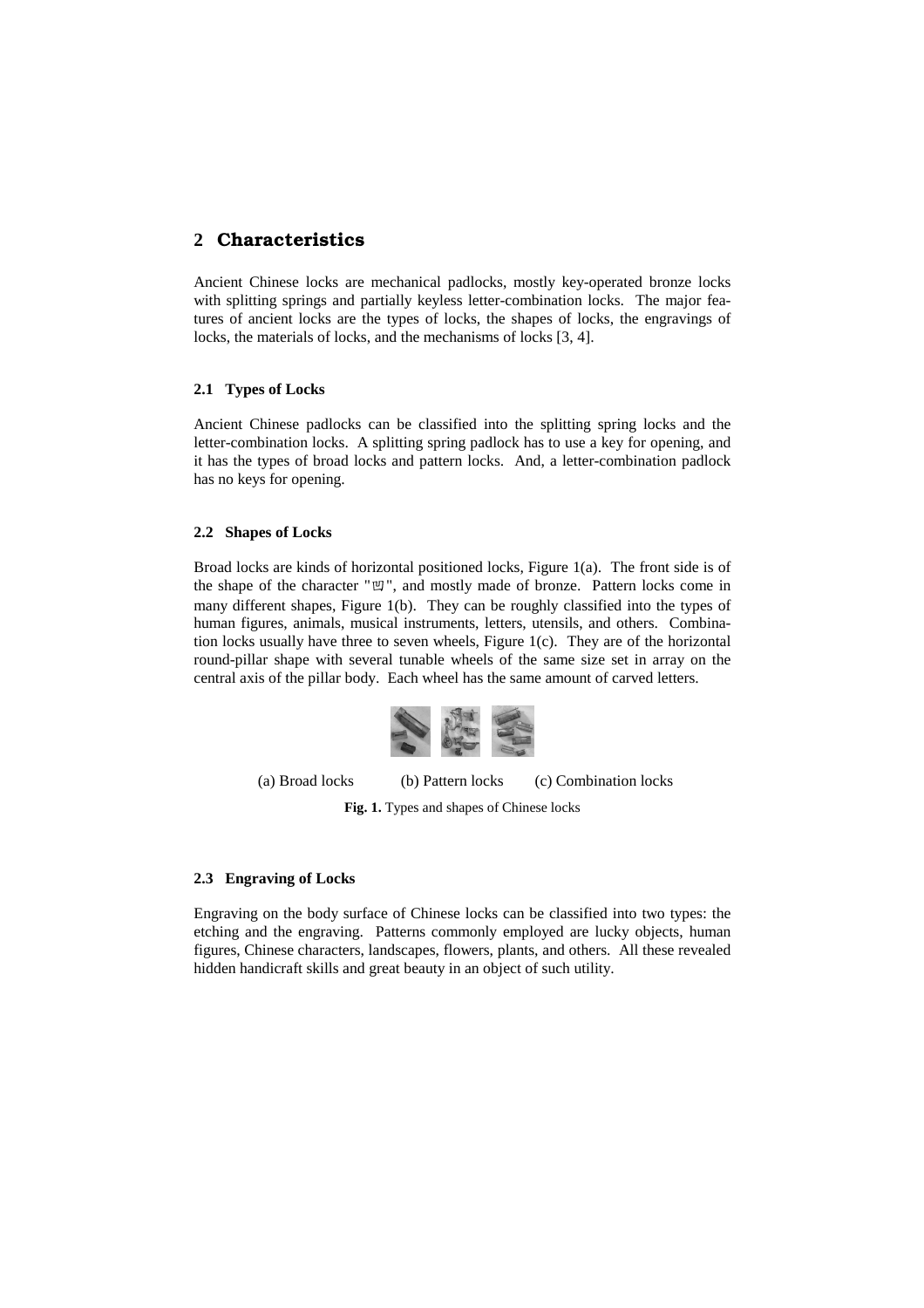#### **2.4 Materials of Locks**

According to the development of various materials in various periods, ancient Chinese locks were made of wood, bronze, brass, red bronze, Cupro nickel, iron, silver, gold, steel, aluminum, and nickel. The early broad locks found were mostly made of bronze; later the brass was the most popular, followed by iron.

## **3 Mechanisms**

A splitting spring padlock consists of a lock-body, a sliding bolt, and a key, Figure 2(a). The lock-body provides a keyhole for the key to insert and the supporting guide for the sliding bolt to move. The sliding bolt has a shackle for hanging the lock and a stem for bonding one end of the splitting springs. The key is designed corresponding to the configuration of the splitting springs, and the location and shape of the keyhole. When it is locked, the sliding bolt is trapped by the opening springs against the inner wall of the lock-body. For opening, the key is inserted and its head squeezes the opening springs so that the sliding bolt can be separated from the lock-body.



**Fig. 2.** Mechanisms of Chinese locks

A combination padlock comprises of the lock-body, rotating wheels, and the sliding bolt with a shackle and a stem, Figure 2(b). The lock-body contains an end plate and an axis with rotating wheels for guiding the movement of the sliding bolt. The sliding bolt also has an end plate for bonding both the shackle to hang the lock and the stem with several convex  $(\Box)$ -shaped blocks. Every rotating wheel is of the same size. Usually four letters are engraved on the surface. And, there is a concave  $(\mathbb{H})$ -shaped chute that corresponds with each convex-shaped block on the stem. When unlocking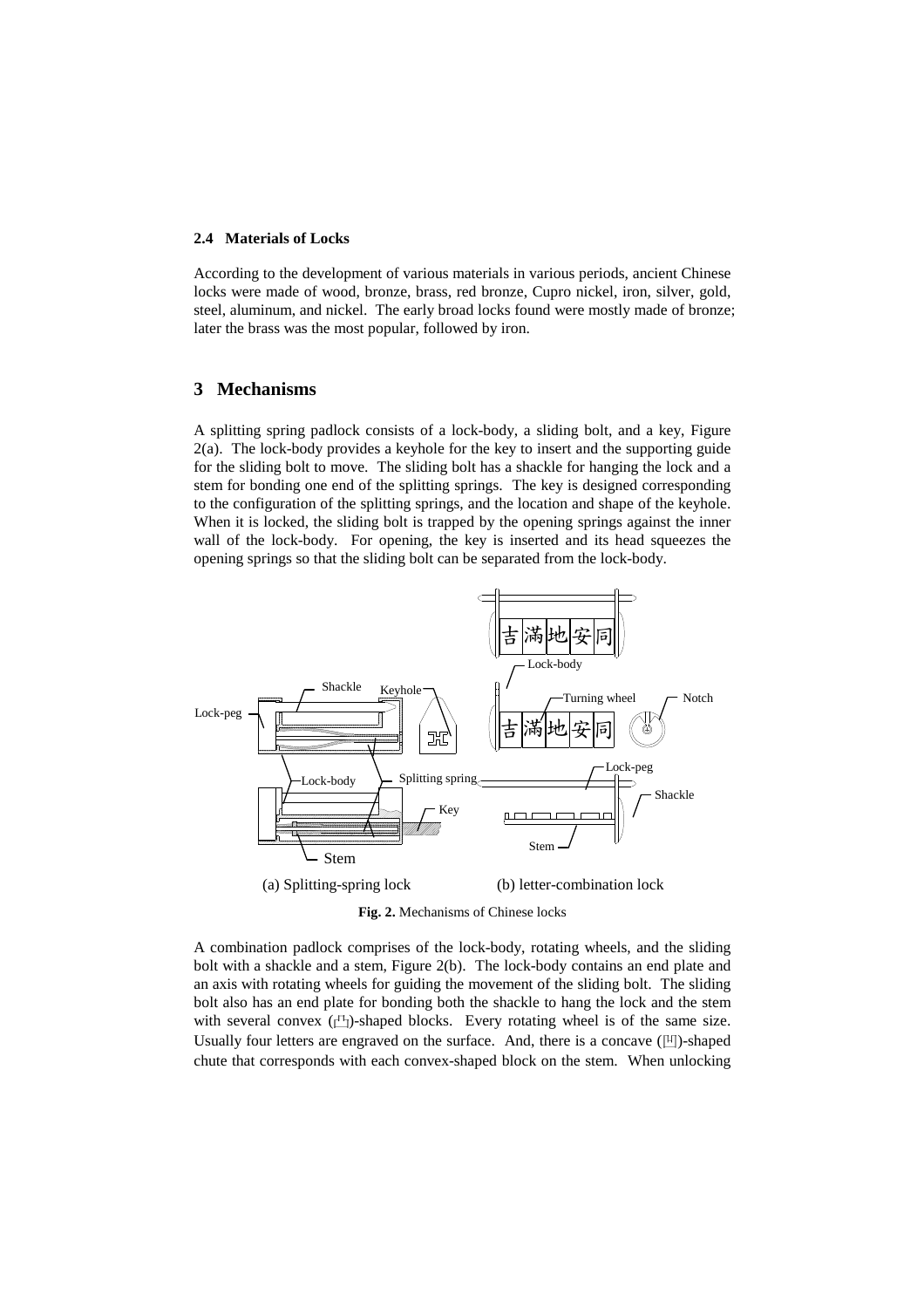the lock, one has to rotate the letters on each wheel into the correct order and position. When all the concave-shaped chutes face upward, a channel is formed that allows the stem with convex-shaped blocks to slide apart from the lock-body. The lock is then opened.

# **4 Cryptosystems**

A Chinese splitting spring padlock has the following features:

- 1. The opening key is designed to have the right shape of keyhead to be inserted through the designed shape of the keyhole and to squeeze the designed configuration of the splitting springs to open the lock.
- 2. It does not need the opening key to fasten the lock.
- 3. In general, a key is designed for a specific lock. However, sometimes a key can open more than one lock.

Therefore, a splitting spring padlock is an asymmetric key cryptosystem.

Furthermore, a Chinese combination padlock is a symmetric key cryptosystem. When the letters (ciphers) of all wheels are rotated into the right sequence, it is unlocked; otherwise, it is locked.

#### **4.1 Basic components**

The mechanism of an ancient Chinese padlock has three basic components  $\colon$  a fastening device, an opening device, and an obstacle.

Chinese padlocks usually use a sliding or rotary bolt as the fasten component. Most Chinese padlocks used splitting springs as the obstacle to discriminate and obstruct the wrong opening devices. In general, there are two types of obstacles. On is the fix obstacle, such as the special keyholes or keyways to prevent the invasion of foreign keys to open (decrypt) the locks. And, the other can be moved by the inserting keys to strengthen the encryption of the locks, and also to screen the wrong keys that break the first layer of security - keyholes and keyways. The opening device is used to overcome the obstacle component and can be a key or a secret code.

### **4.2 Encrypt and decrypt**

Although the coding of locks always refers to the matching design of locks and keys, it can also fit on the operation of locks. Figure 3 shows the relationship of the fastening device, the opening device, and the obstacle component that construct the operation of a lock. The opening of a Chinese lock can be taken as the key of a splitting spring padlock or the cipher of a combination padlock. When fastening the lock, the opening device should be discriminated by the obstacle to ensure the validity and encrypt the lock. If the opening device is wrong, the correct one should be renewed for preceding the encoding of the lock. Once the obstacle is overcome, the fastening device is released and the lock is in the fastening condition.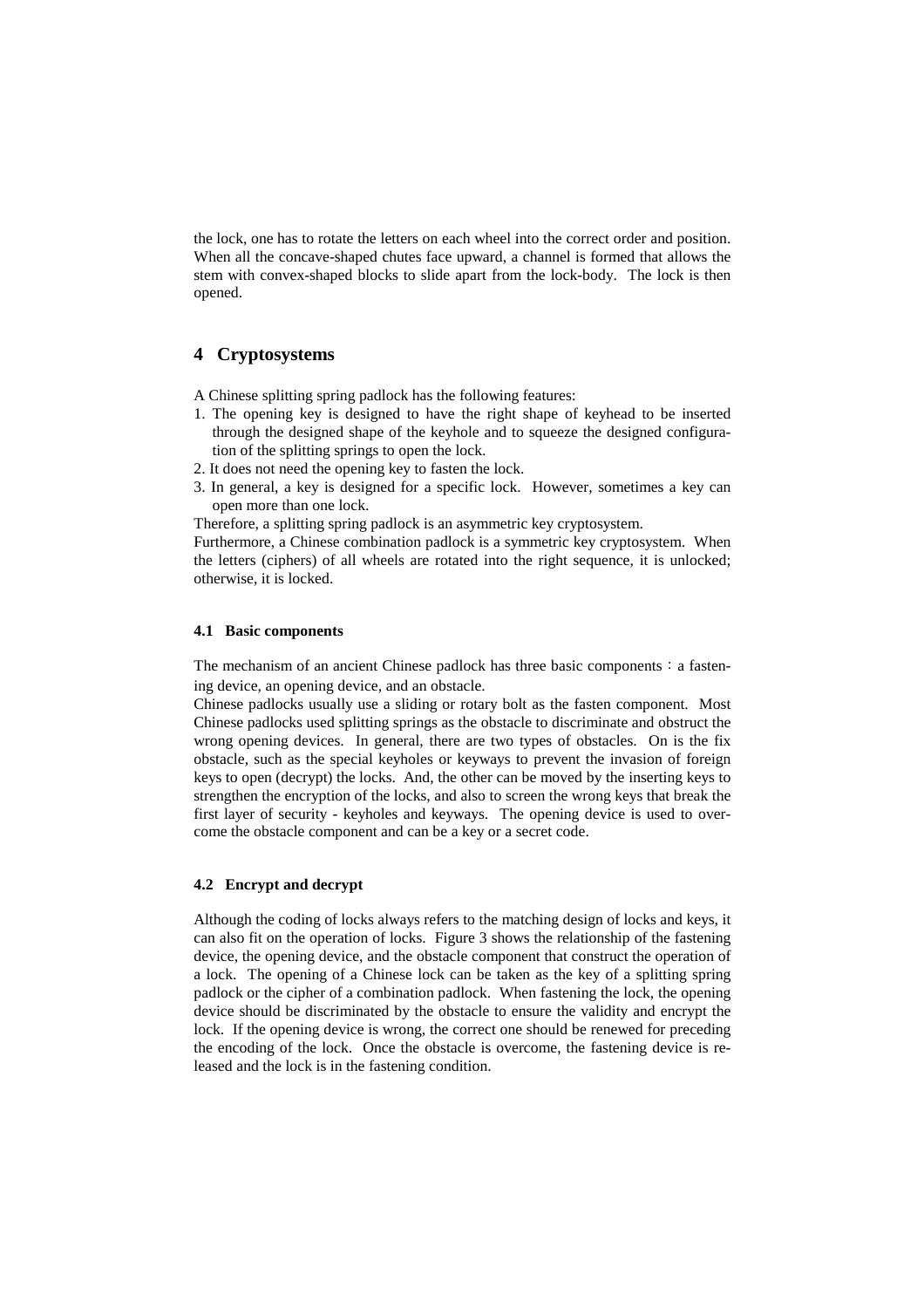

**Fig. 3.** Cryptosystem of Chinese locks

## **5 Conclusions**

Although locks have been used around our daily lives in the past thousands of years, the development and characteristics of ancient Chinese locks not only have been almost unknown to the world but also have not been fully investigated. This paper presents the secret and beauty of ancient Chinese padlocks based on authors' study and collection in the past years [5]. Ancient Chinese locks are mostly key-operated bronze padlocks with splitting springs and partially letter-combination padlocks. Chinese padlocks can be characterized based on the mechanism of locks, the shape of locks, the type of keyways, the shape of keyways, the type of keys, the shape of keyheads, the insertion of keys, and the materials of locks. A splitting spring padlock is an asymmetric key cryptosystem, since it has to use a key for opening and it does not need the opening key to close the lock. A Chinese combination padlock is a symmetric key cryptosystem. When the letters of all wheels are rotated into the right positions, it is unlocked; otherwise, it is locked. It is hope that this article will induce further research interest to relate ancient Chinese locks and modern cryptosystems.